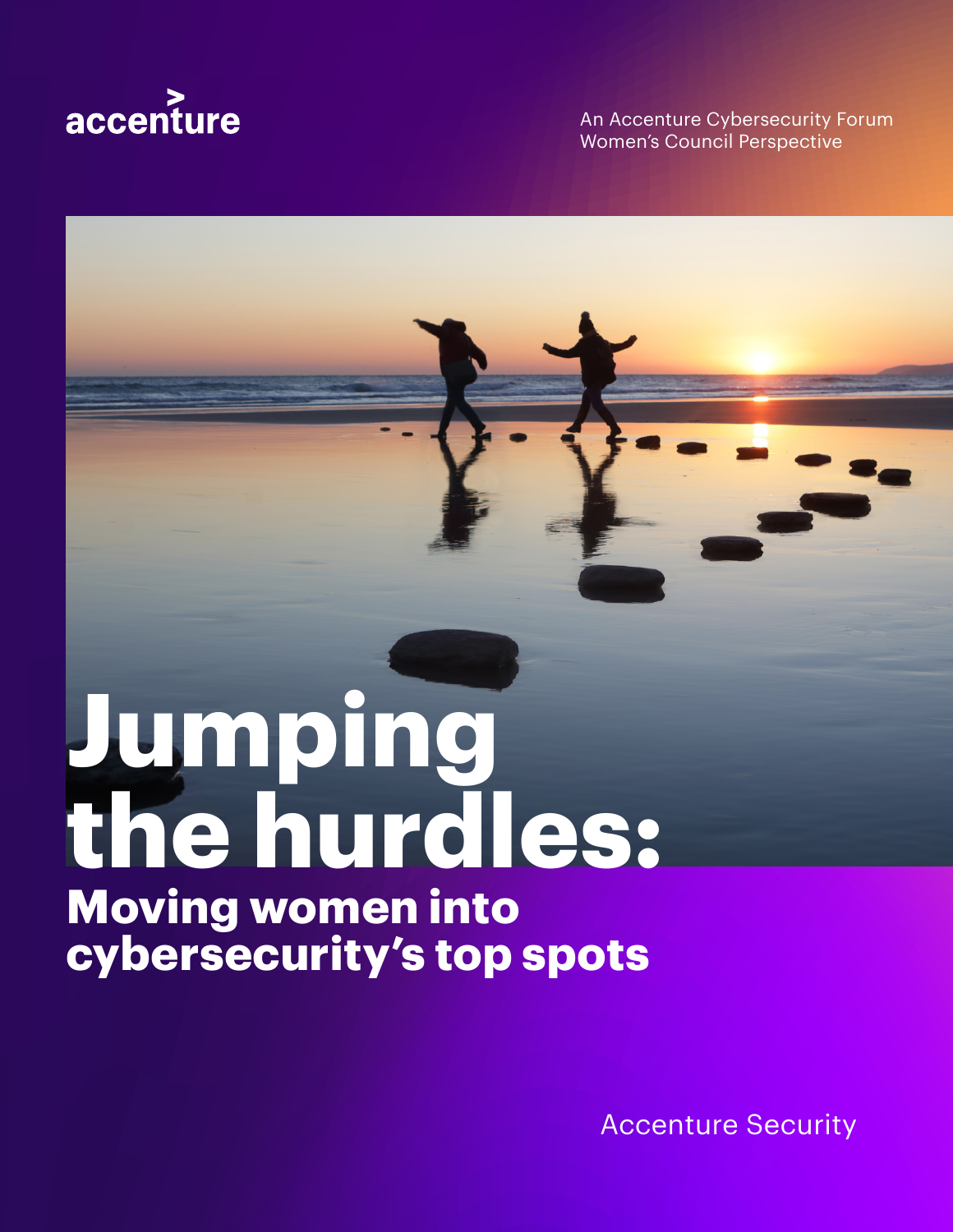As cybercrime escalates, encouraging more women to seek out and be promoted to the top ranks of the cybersecurity profession is one way to tackle growing threats. Unfortunately, women who choose cybersecurity often exit mid-career in frustration at the lack of opportunities. The result? A cybersecurity workforce that lacks gender and equality balance—and a missed opportunity for greater diversity and innovation in tackling cybersecurity risk. Collectively, we can positively impact change to advance our industry and forge a path to a more inclusive future.

It is an unfortunate fact that half of all women with a technical education leave the workplace in the middle of their careers.<sup>1</sup> This statistic is double the rate of their male colleagues in similar roles.2 In fact, women depart technical roles at a 45 percent higher rate than men.

Half of women with a technical education leave the workplace mid-career; that is double the rate of their male colleagues in similar roles.

If organizations can stem this tide, they stand to gain a return on investment that is currently lost when these women exit. Cost estimates to replace a salaried employee range from six to nine months' salary<sup>3</sup>—and, considering today's skyrocketing demand for cybersecurity skills, likely more in our industry. Organizations not only lose money from turnover, but also they lose the potential for innovation as a result of a less gender-diverse workforce.

Key themes to retain and promote women into more senior cybersecurity leadership positions:

**01/**

**Invest in developing future women executives.**

# **02/**

**Provide flexible work arrangements for all.**

# **03/**

**Decode the route to equal with metrics.**

**04/**

**Reward responsible risk taking.**

<sup>1</sup>Women in Tech: The Facts, National Center for Women in Tech, January, 2016, https://www.ncwit.org/sites/default/files/resources/ womenintech\_facts\_fullreport\_05132016.pdf 2 Ibid

<sup>3 2016</sup> Human Benchmarking Report, Society of Human Resource Management, November, 2016, https://www.shrm.org/hr-today/trends-andforecasting/research-and-surveys/Documents/2016-Human-Capital-Report.pdf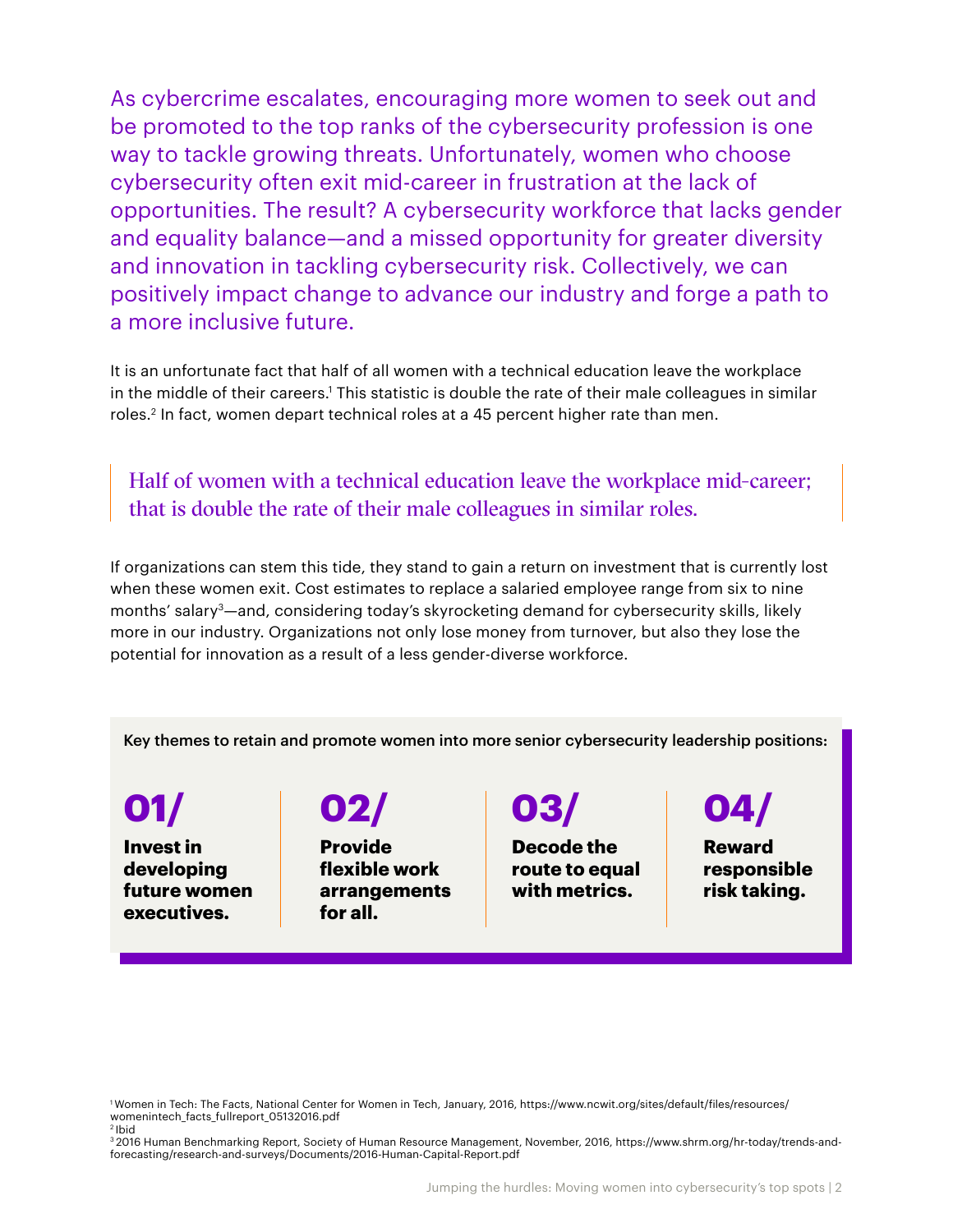According to analysts,<sup>4</sup> by the end of 2019, women were to comprise 20 percent of *Fortune* 500 Chief Information Security Officers (CISOs)—up from 13 percent in 2017.5 While that figure represents a significant improvement, it still means just one in five top information security jobs at the most powerful companies across the globe is held by a woman. And, in the largest 1,000 companies, fewer than one out of five Chief Information Officers (CIOs) or Chief Technology Officers (CTOs) are women. That's a far cry from gender balance in the top ranks of the cybersecurity profession.

The lack of women in senior positions exposes both conscious and unconscious bias surrounding women in leadership positions. These range from a perception of a lack of "qualified" women, to organizational cultures stuck in practices from prior decades. As women who hold senior positions in the security industry and as members of the Accenture Cybersecurity Forum Women's Council, we strongly and passionately advocate for a change in the status quo.

As women who were able to break through cybersecurity's glass ceiling ourselves, we believe these shared experiences help companies to implement practical solutions that create effective and lasting change.

To help further this effort, the Accenture Cybersecurity Forum Women's Council members candidly shared their personal career journeys, experiences and observations. This report combines their insights with Accenture research on gender equality to suggest **four distinct areas of action for companies and public organizations committed to advancing women in the cybersecurity field.** Through real-world examples, we aim to open a dialogue on the conscious and unconscious gender bias impacting women in cybersecurity. We also offer actionable recommendations to help organizations support more women's aspirations to rise to the top of the cybersecurity ranks.



4 Cybersecurity Faces Old Familiar Foes, Costly New Attacks, And Welcome Leadership Changes, Forrester, November, 2018, https://go.forrester.com/blogs/predictions-2019-cybersecurity/  $5$  Ibid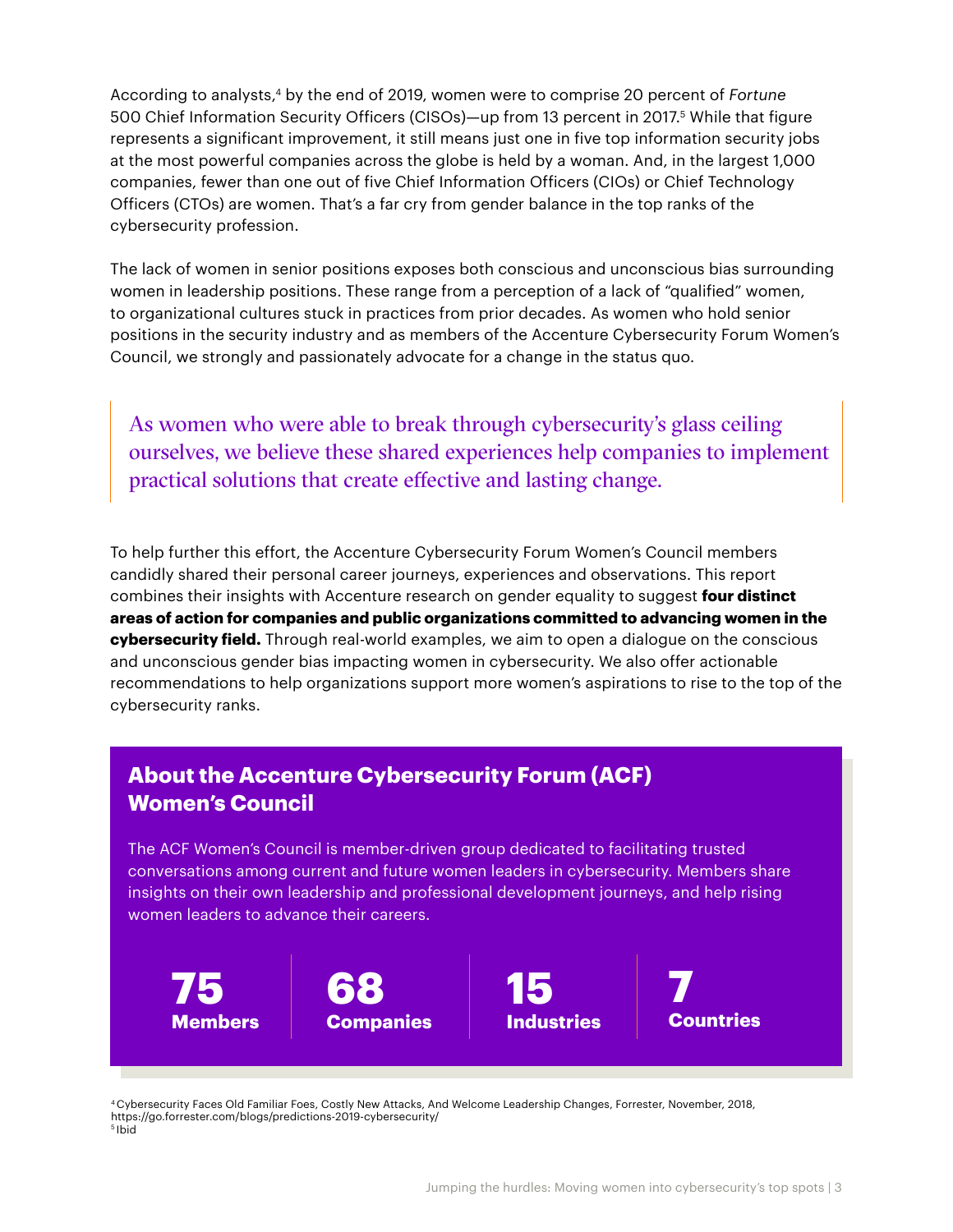### **Four areas of action to support, retain and advance senior women**

Women who have risen to top cybersecurity positions often find it difficult to discuss their career paths due to a myriad of challenges they encountered along the way. As the Women's Council members shared their stories, commonalities emerged that point clearly to specific changes and improvements that drive impact.

Most of the Accenture Cybersecurity Forum Women's Council executives interviewed work for organizations that put elements of potential solutions into practice, including hiring, mentoring, and promotion programs focused on women. They know firsthand how these proactive workplace policies and programs have helped them achieve professional success in cybersecurity. By sharing these successful approaches, this report aims to quicken the pace and volume of women advancing to senior levels in security careers.

Taking comprehensive action in the following key areas helps organizations retain and promote women into more senior cybersecurity leadership positions:

- **01/** Invest in developing future women executives.
- **02/** Provide flexible work arrangements for all.
- **03/** Decode the route to equal with metrics.
- **04/** Reward responsible risk taking.

#### **About the Research**

In addition to personal interviews with many of the members of the Accenture Cybersecurity Forum's Women's Council, all senior members of their organizations, we drew from the Accenture Inclusion and Diversity Research Program.

Our "Getting to Equal" research includes input from 22,000 working men and women with a university education in 34 countries to measure their perception of factors that contribute to the culture in which they work. Out of more than 200 personal and workplace factors—such as policies, behaviors and collective opinions of employees—we identified 40 that are statistically shown to influence advancement.

If organizations succeed in creating a workforce culture that fosters equality, they can not only accelerate career advancement and pay for women; they also improve career progress for men. "Getting to Equal" groups the 40 statistically significant factors into three categories and shows how organizations can take action in each.

**An Empowering Environment**—One that trusts employees, respects individuals and offers the freedom to be creative and train and work flexibly.

**Bold Leadership**—A diverse leadership team that sets, shares and measures equality targets openly.

**Comprehensive Action**—Policies and practices that are family-friendly, support all genders and are bias-free in attracting and retaining people.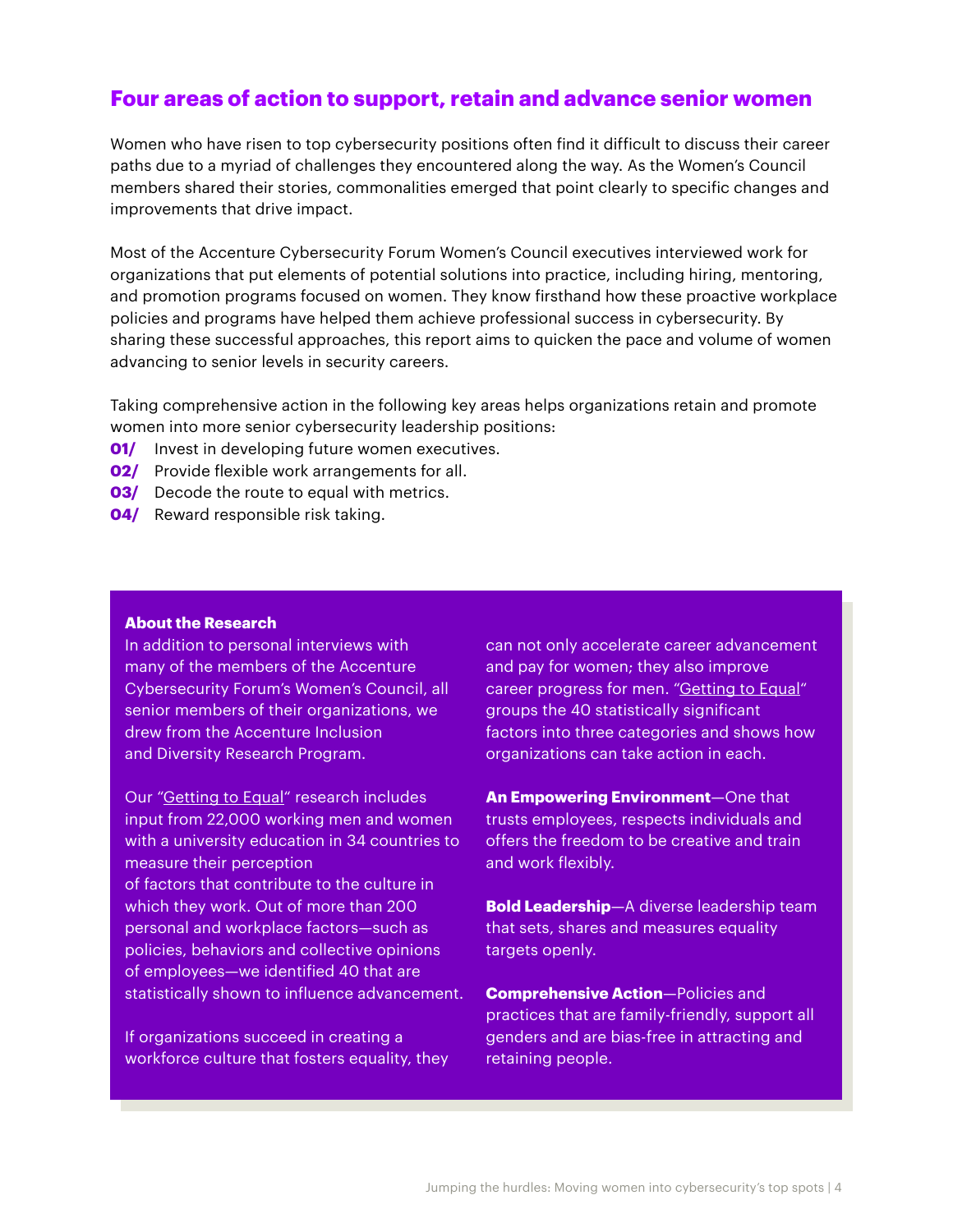### **Challenges for women in getting leadership development in cybersecurity:**

- Lack of leadership examples with similar career paths to their own
- Need men in leadership positions to advocate and sponsor women
- Women feel isolated
- Lack of a clear career path
- CISO positions are intimidating and fraught with highly visible, professional reputation risk
- Lack of opportunities to develop the full scope of skills required

"You always have to be looking for that next group of leaders who is coming up. Not just are they ready or not, but why are they ready or not? What do we need to do to get them ready?"

ACF Women's Council Member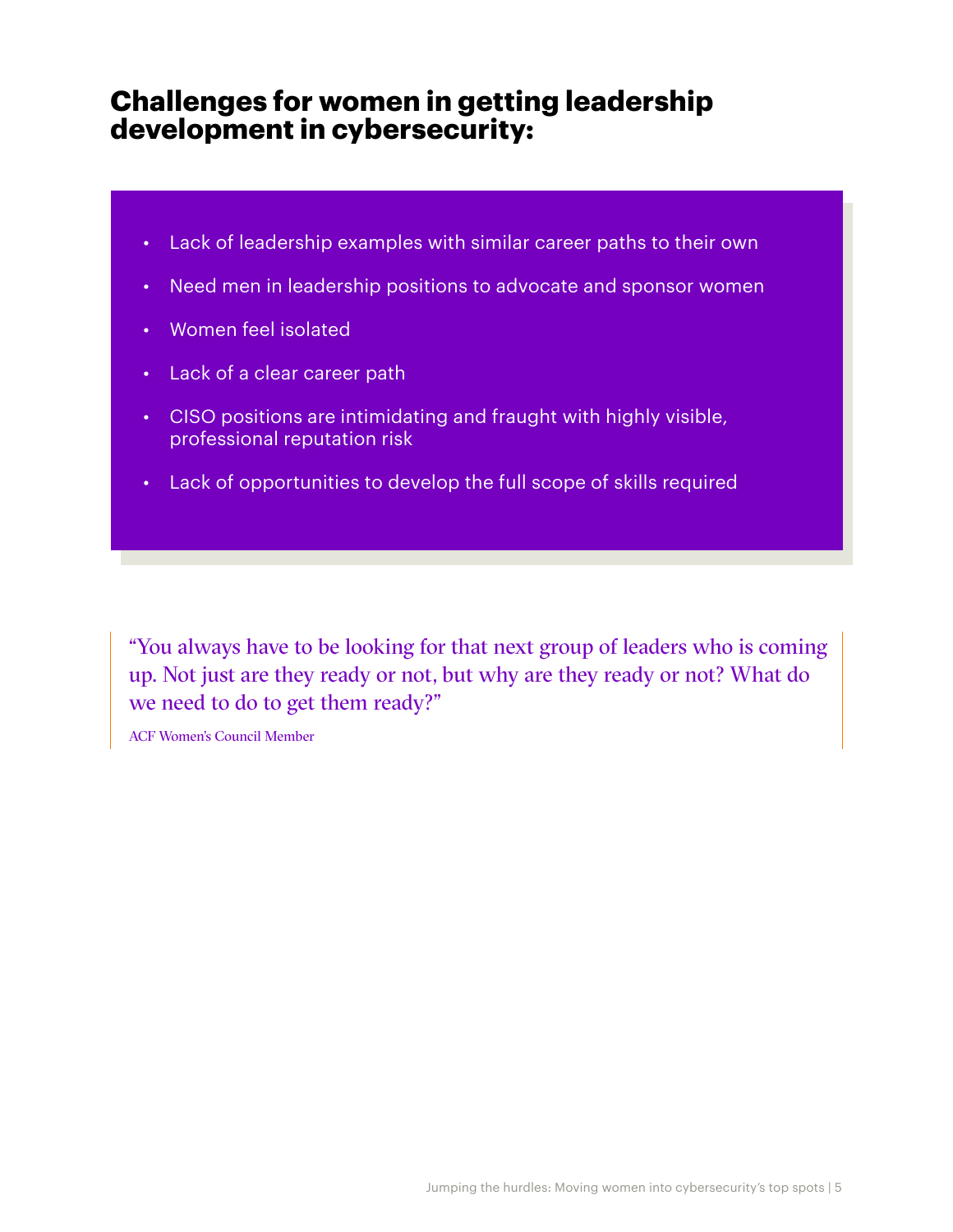# **01/ Invest in developing future women executives**

### **The challenge: A lack of formalized career and leadership development**

Traditionally, development policies and programs are implemented to support high-performing junior professionals and these tend to wind down near the mid-point of people's careers. Once these programs are complete, the program "graduates" look to sponsors to help them make the most of their new professional networks and leadership skills. However, often, **when women look upward for sponsors, they lack leaders that reflect their own career path.** Women need organizations to establish strong mentorship networks, such as those enjoyed by many up-andcoming male executives, to assist with the next stage of their career advancement.

Our council members highlighted that for women to rise to leadership positions, **we need men that currently hold leadership positions to advocate for and sponsor women.** As one council member said: "Until our senior men own this problem and address it, it will just continue. I feel like I have to take a stand and stop preaching to the choir." Organizations that enable and encourage men to speak out in support of women in cybersecurity are on the right path to support inclusion and diversity as part of the culture. A shift in tone and behaviors from the top is critical for any organization to help women in cybersecurity rise to senior levels.

**Being one of a few women in cybersecurity leadership can be isolating.** Take, for example, one ACF member who told us that she found herself accepting—and even perpetuating—a typical male-dominated corporate culture. She said: "I am used to being the only woman in the room, so I have developed certain survival techniques to protect my position. By doing this, I was not helping the women around me. I kept trying to fit into the toxic "one of the boys" culture. I was being gaslighted into thinking this is the way women must behave to career advance."

"When someone asks for a 'great woman in security' for a panel, I wonder why we never ask this of men. Why do men get to be average, but women need to be 'great'?"

ACF Women's Council Member

Other women indicated that they have seen firsthand what happens when organizations do not make the proactive investment in developing future women leaders—they lose them to those organizations that do. As one interviewee said: "If I'm not going to win [the advancement battle], I move on."

Cybersecurity is a nascent, fast-evolving field that often lacks a common, direct path to advancement. This is a double-edged sword, as it makes career development more challenging yet it also leaves several opportunities open for the taking. However, identifying and developing these opportunities, particularly when it comes to women in the field, requires the right development training, a risk-taking culture and qualified candidates.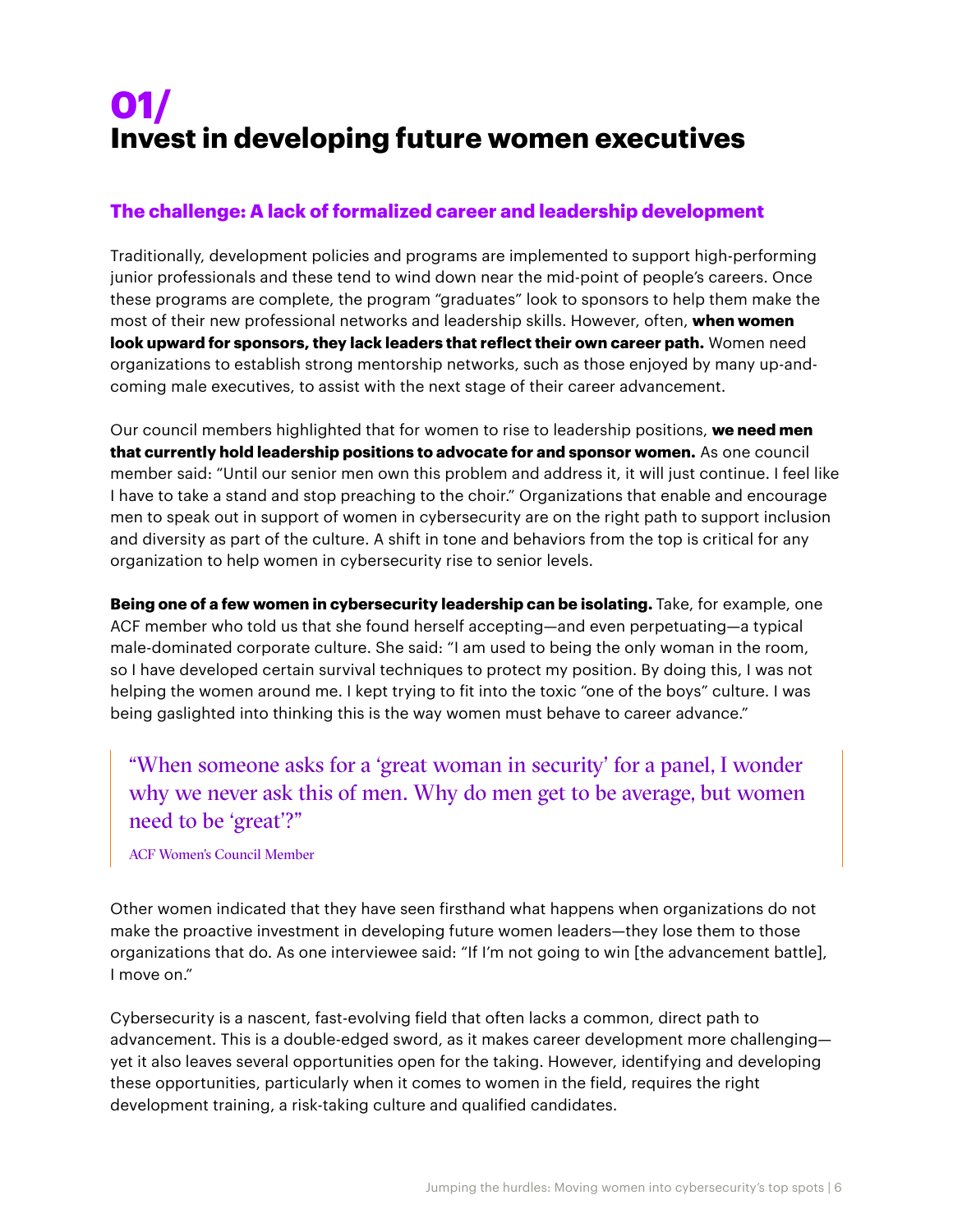Commenting on the fact that there is no single, cookie-cutter career path in cybersecurity, one ACF respondent said: "Cybersecurity is not an easy path progression. There are all sorts of twists and turns that people take and should take. And, just because I didn't start out in security doesn't mean I didn't have opportunity in the cybersecurity space." Another respondent suggests male leadership should "set a good example" by showcasing the gender equality that organizations say they want to see at the top. "Don't look for the unicorn," she said. "Instead, take chances on women. They may not perfectly fit the role, but they have the skill sets to build upon and to support the end goal."

### "Until you get men advocating for women in a public space, and sharing what they are doing to advance women, it won't change."

ACF Women's Council Member

While a career in security can seem exciting, **senior level positions can appear intimidating** due to the amount of attention predominantly male Chief Information Security Officers (CISOs) receive by media and policymakers following breaches. When breaches do not occur, it can be difficult to explain the value of investing to keep up with the increasing costs of cybersecurity. Women with the drive, leadership acumen and technical skills may veer away from senior cybersecurity roles based on their perception that the position involves continuous firefighting and potential reputation attacks.

Further, **senior positions in cybersecurity, such as the CISO role, require experience with budgeting and board presentation.** For women to pursue these senior security positions, leadership should provide clear expectations around these skills and opportunities for women to gain exposure and experience. Doing so creates awareness of how their security skills can translate to the next role, along with any gaps that need to be addressed to get there. In addition to being clear about the expectations of executive roles and writing job descriptions that are objective, leaders can also engage in conversations about the scope and responsibility of leadership roles. Taking these strategic steps helps women to feel less stagnant in their careers. Instead, they could identify and seize opportunities required to ascend the leadership ranks.

#### **Potential solutions**

- Create a focused and formalized program to develop women cybersecurity executives, such as an emerging leaders program that includes access to executive coaches, specialized mentorship to learn from executives, and sponsorship to introduce and represent women in executive forums.
- Provide training for women on how to negotiate on higher level positions and salary increases.
- Provide Board exposure to women in cybersecurity, just below the executive level.
- Create a network of cybersecurity women outside of your organization (for example, Women CISOs) so that they can network, gain helpful perspectives and share essential information.
- Prepare women for cybersecurity executive roles with public speaking training to improve their communication skills, follow-up with opportunities and support for external speaking engagements.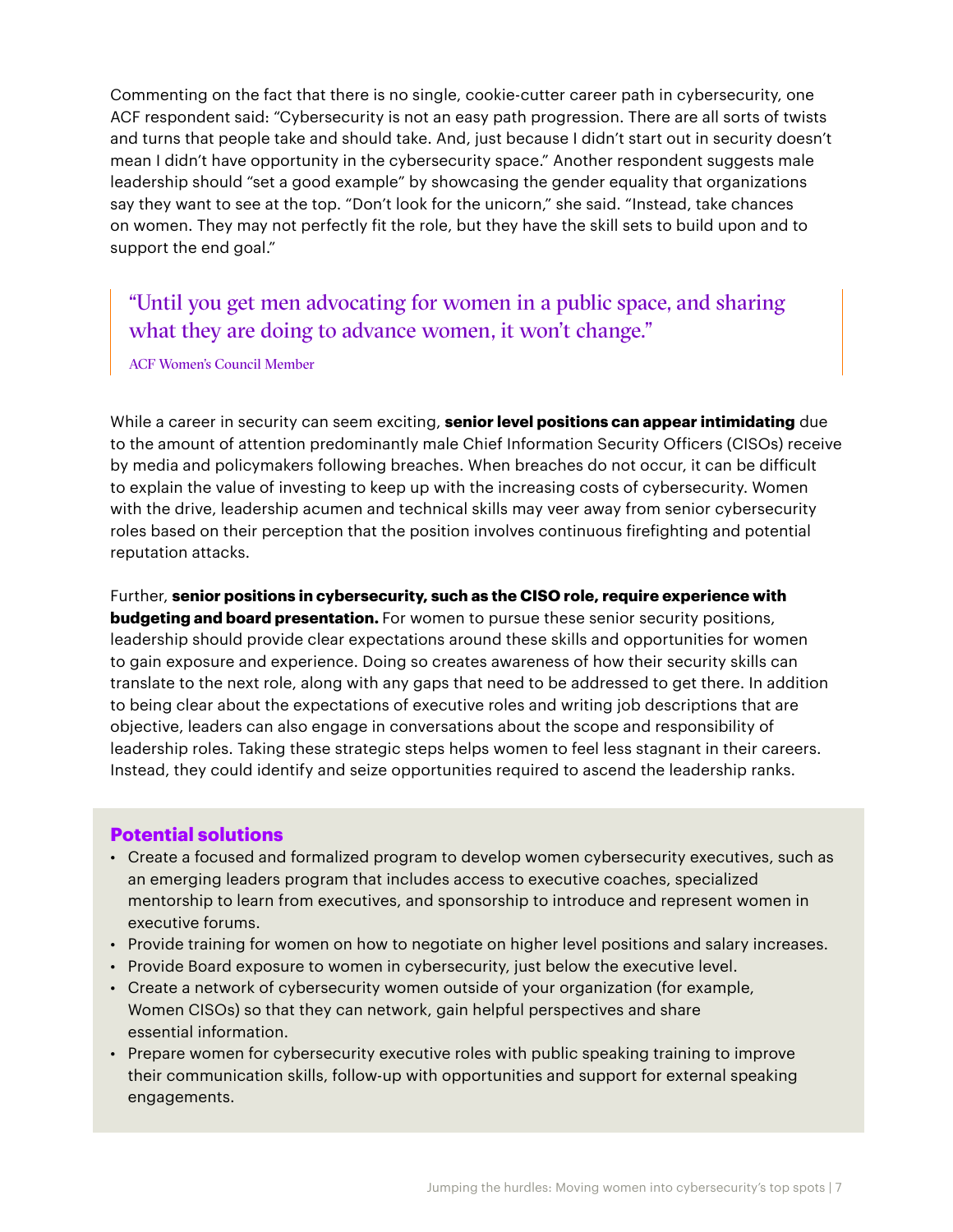## **02/ Provide flexible work arrangements for all**

#### **The challenge: Sending our daughters into a workplace designed for our dads**

Melinda Gates, co-founder of the Bill & Melinda Gates Foundation, put it succinctly: "We're sending our daughters into a workplace designed for our dads."6 Gone are the days when men worked while women stayed at home to "mind the house and children." Men's needs are now no different than women's at the mid-point of their career. Employees deal with a variety of circumstances, including supporting ailing parents or creating and raising a young family. As such, organizations need to be comprehensive when describing the flexibility they offer. Rather than organizations defaulting to maternity leave or childcare as the prime examples requiring workplace flexibility, employees, at various stages, need to be provided with and take advantage of flexibility and advocate for it.

For women who are on maternity leave or other leaves of absence, leadership can clearly express the organization's desire to welcome them back. They can also cooperatively formulate a plan to help them continue to progress their careers, while supporting and enabling them to have a life outside of work. Many people want to return from a leave of absence by hitting the ground running, but careers are marathons—not sprints—and need to be managed as such.

"I haven't had a vacation in years that wasn't interrupted by work e-mails and conference calls. Male colleagues make comments about me being unavailable. Male leaders never experience pushback like that. It's as if I have to convince my company that I love them 'the best'."

ACF Women's Council Member

In some organizations, while flexibility may be offered, it is quietly frowned upon if utilized. As a result, employees believe they must choose between personal or professional commitments, or cover aspects of their full selves at work (for example, pretending they are leaving for an external meeting instead of attending their child's theatrical performance).

One ACF member respondent expressed that her employer would not support her stepping away from her work to temporarily care for her grandmother who suffered with Alzheimer's disease. "The choice between work and family was a no-brainer," she told us, "but my passion for my career and contributing to the cybersecurity industry drove me to find an employer that instead enabled me to be present for both—family and work."

6 Melinda Gates: Corporate America must stop demanding we all be workaholics, *Business Insider*, https://www.businessinsider.com/ melinda-gates-how-corporate-america-drives-away-women-2017-9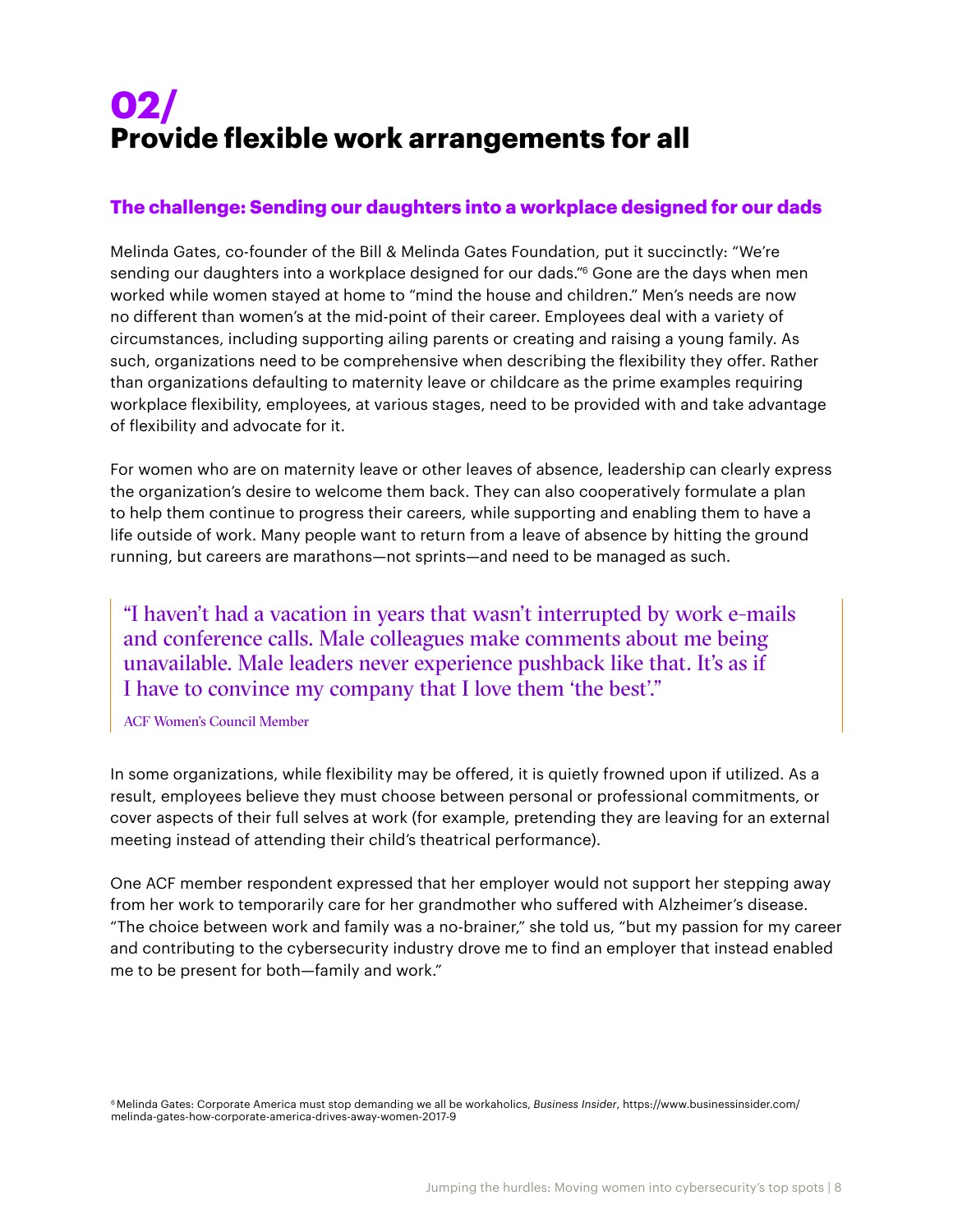When gender stereotypes around work-life balance persist, the impacts often result in assumptions related to what a woman may or may not be willing to do as part of her job. Many women we spoke with have observed leaders who presume that a woman would not be willing to travel, move, or even work certain shift hours due to her personal obligations (potentially including childcare or other family caretaking duties).

Worse, many of our council members have seen women candidates dropped from consideration without a discussion informing them of the reason, often based on assumptions. Sometimes these assumptions are rooted in past decisions the woman made relative to her personal obligations at the time, irrespective of whether those limitations persist. Sometimes the candidate is unaware that opportunities exist at all. However, where leaders keep the lines of communication open to enable women to voice what they would and would not be willing to do for a role, they open doors for women to consider taking new challenges and advancing their careers. Simply put: **always ask, never assume.**

#### **Potential solutions**

- Create a promotion and succession planning process that holds leaders accountable for how they identify future leaders without making assumptions about their people's career aspirations.
- Create a culture with increased support for all employees to attend family obligations, including caretaking for ageing parents or others in need and ensure that leaders model the behavior they want in their employees.
- Enable part-time work opportunities that involve meaningful responsibilities, and allow for flexible work options that permit employees to choose how they arrange their schedule, so that women and men in cybersecurity can continue to develop their careers while raising a family.
- Seize the remote working situation presented by COVID-19 to help rising women in cyber balance work and personal lives, including children who are also home without school or childcare options. Establish a group for women to share remote working strategies.
- Shift employee performance reviews, particularly at the mid-point up through leadership, away from valuing time spent working and toward evaluating outcome, impact, learning and growth in new cybersecurity and leadership skills.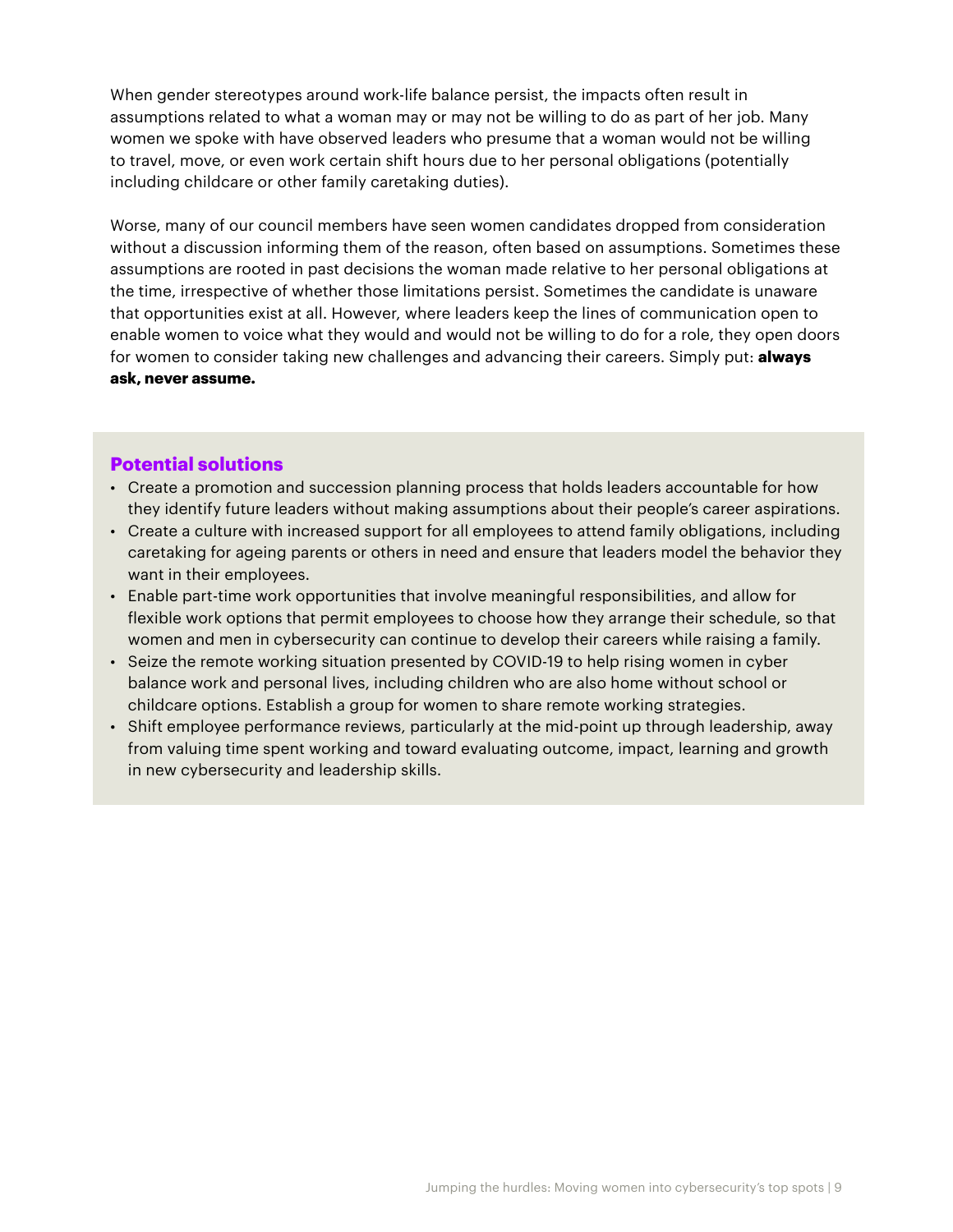## **03/ Decode the route to equal with metrics**

#### **The challenge: No measurement = No accountability**

Teams that include diverse, equitable perspectives elevate overall organizational performance and are better at innovating to solve complex challenges. Given the complex, high-stakes challenges in cybersecurity, organizations need to elevate women to achieve the best results for their risk grows from new vulnerabilities and sophisticated cyber threats.

Unfortunately, women are 2.5x more likely to depart from technology career roles than other career roles before the age of 35. One ACF member expressed frustration at experiencing something similar: "Women have to work harder to get noticed, and to get put on prime assignments in prime positions," she said. "Even though there are strong women role models in the tech space, there is a lot more male leadership." We also know that the proportion of women to men in technology roles has sharply declined over the past 35 years.

"I left a leading cybersecurity company because I hit a glass ceiling. Every time I applied for a higher role, I was told I wasn't 'the right fit', with no feedback on why. I kept digging to find out why, but didn't get any answers."

ACF Women's Council Member

Increasingly, metrics that report on the relationships between gender balance and organizational benefits are becoming important to shareholders. Some organizations publish metrics on gender equity, helping to establish aspirational goals, focusing on why the numbers are what they are, and holding management accountable for change.

The transparency regarding metrics is essential and should go beyond measuring overall percentages to include measuring by career level and role. This context is important because it can help organizations to understand where gaps may exist to help women advance to higher positions and, eventually, leadership roles.

Most women we spoke with are concerned that the gender ratios in middle management cannot support the scaling required to achieve gender equality in executive positions. Our interviewees also wonder if this could negatively impact the reputation of women across an organization. It is important that organizations clearly outline job expectations, including required technical and soft skills, but also defining what capabilities are truly "required" for the role to ensure that candidates are comfortable matching their skills to the opportunities.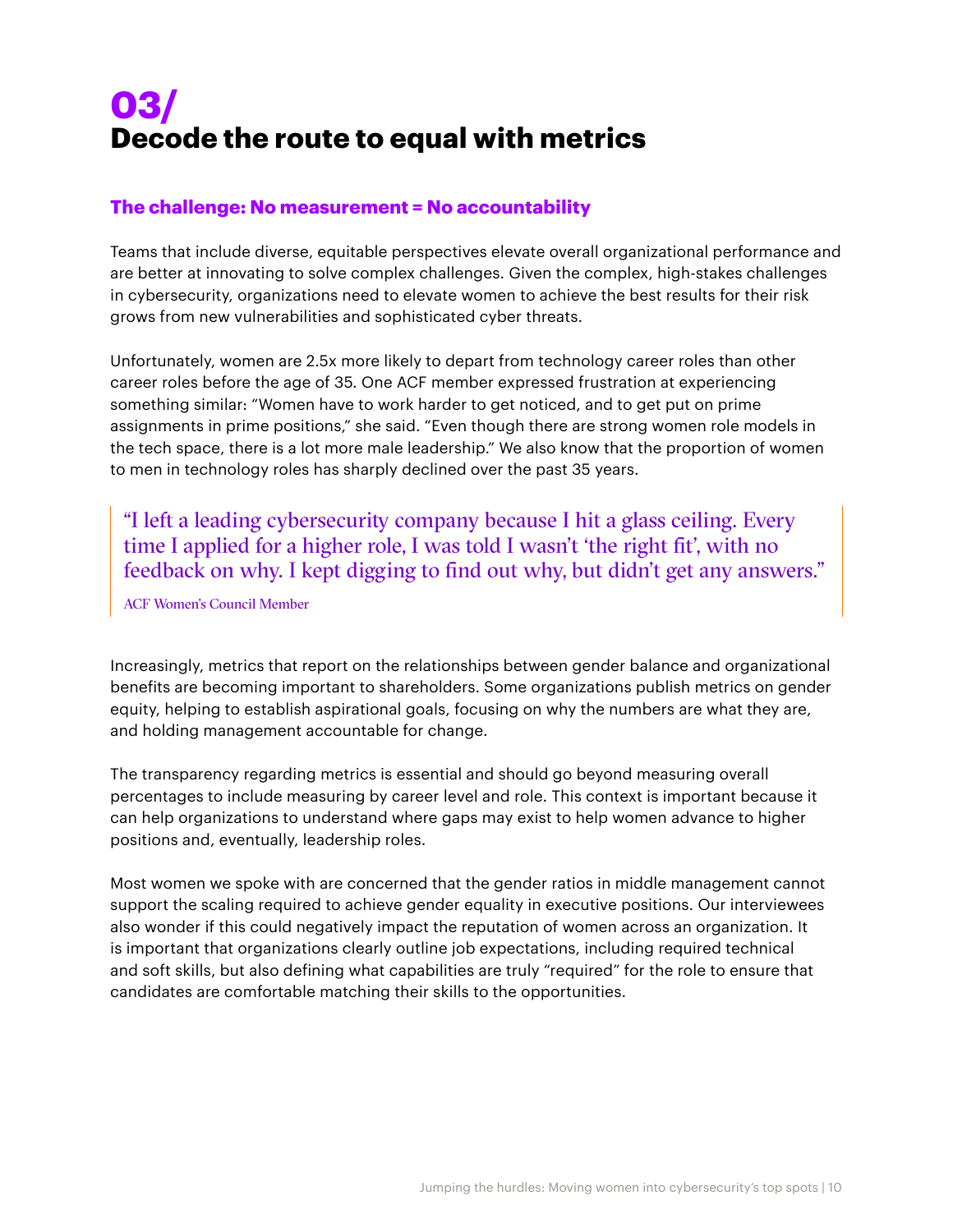#### **Pay equity**

Meanwhile, it is clear that pay equity continues to be a problem for many organizations. Part of this challenge comes from earlier practices in which people were paid based on their previous salary, rather than the value the position merits. Or, some companies offer below market value with the expectation of negotiation. This strategy does not work the same across all genders. Women are less likely to negotiate salary than men, which can lead to discrepancies in wages. In a recent study, 68 percent of women interviewed accepted the salary offered and did not negotiate, a 16-percentage point difference when compared to men (52 percent). Gaps in pay widen exponentially as a career progresses because of percentage-based raises. And, while women ask for raises as much as men do, they get them less often, at 15 percent of the time compared to men's 20 percent.<sup>7</sup>

Furthermore, percentage-based raises penalize women for the remainder of their career. This can be seen more acutely if a woman slows down her career progression at the midpoint, when she may desire to start a family. Even if she gets promoted after becoming a mother, if the promotion is within her same organization and she is given a percentage increase to her current salary (rather than the salary that is set for the role), she may continue to remain at a wage parity disadvantage. As with salary discrepancies, bonuses have similar variances between genders. While there are new laws prohibiting many organizations from asking salary histories, organizations should maintain awareness for potential mismatches in salaries among mid-level employees and work towards closing this pay gap.

#### **Potential solutions**

- Implement gender balance metrics for transparency and include the ability to filter by career level and role to ensure there is sufficient focus on where gender gaps may exist to achieve promoting women into leadership.
- Establish internal recruiters or partner with a hiring firm that can actively source gender diverse talent for your organization. Your leadership team could show how important gender diversity is by actively recruiting women.
- Pay equally for the same job or skill sets, and reward people based on outcome, regardless of other factors, such as previous experience.
- Analyze and rebalance pay across levels annually, rather than just increasing salary with percentage-based raises.
- Provide transparency around salary tiers and the variables used to differentiate within those tiers (number of degrees, performance from the previous year, and so on). Have recurring discussions with your employees about the value they bring to the organization and how that translates to your pay scale.
- Offer clarity around available bonus structures and vacation and sick days, empowering women with the appropriate information so they can better negotiate.

7 Women Ask for Raises as Often as Men, but Are Less Likely to Get Them , HBR, June, 2018, https://hbr.org/2018/06/research-women-ask-forraises-as-often-as-men-but-are-less-likely-to-get-them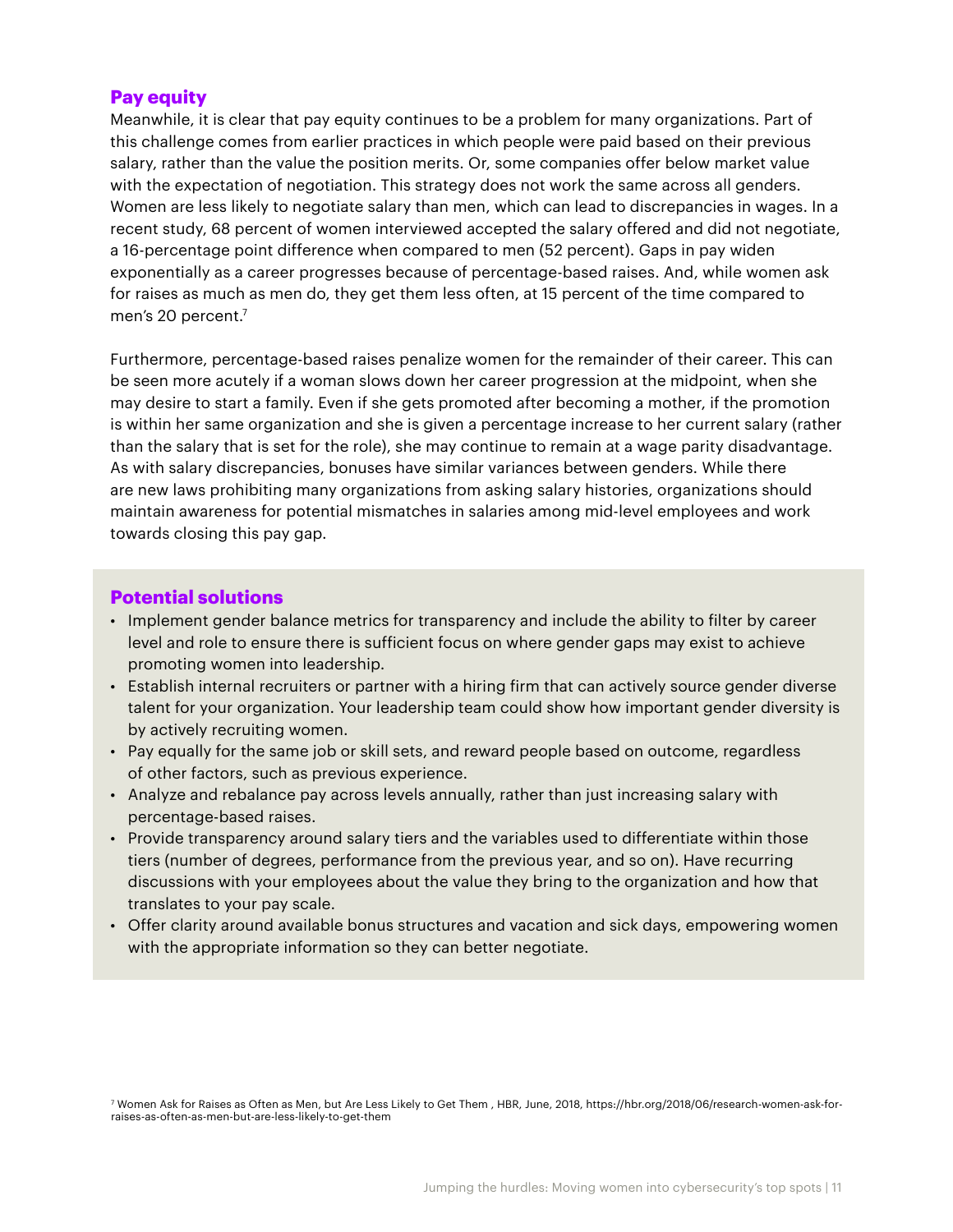## **04/ Reward responsible risk taking**

#### **The challenge: Women tend to underestimate their qualifications**

For years, studies have indicated that women tend to self-select out of roles when they are not confident they have the skills or out of a fear of failure. A Hewlett Packard study showed that men apply for a job or promotion even if they meet only 60 percent of the requirements, while women apply only if they meet 100 percent of them.<sup>8</sup>

"Women have to be vocal about what we need—again and again. Even if you find yourself annoyed, ask: 'did I express my needs explicitly, and still not get what I need?' If the answer is yes, do not be afraid to ask again."

#### ACF Women's Council Member

Women are less likely to take the risk of a stretch opportunity, which limits their ability to gain a breadth of experience and a broader perspective of the organization. The situation may be even more acute in cybersecurity where executives fear being humiliated personally if their organization experiences a breach. An executive who had support in advancing said: "My bosses pushed me to take jobs I didn't think I was ready for." Many women do not feel they can do that next job because they do not have all of the expertise. Women frequently undersell themselves.

Leadership often have clouded perspectives on their organization's culture of risk taking. In fact, when Accenture interviewed leaders, more than two-thirds (68 percent) of leaders interviewed felt they create empowering environments in which, for example, employees can be themselves, raise concerns and innovate without fear of failure. However, slightly more than one-third (36 percent) of employees agree.<sup>9</sup>

<sup>8</sup> The Confidence Gap in Men and Women: Why it Matters and How to Overcome it, *Forbes*, April, 2018, https://www.forbes.com/sites/ jackzenger/2018/04/08/the-confidence-gap-in-men-and-women-why-it-matters-and-how-to-overcome-it/#4328bbd03bfa<br>9 Getting to Fauel According port from the subset of the men-and-women-why-it-matters-and-how-to-overcome-it/#43 9 Getting to Equal, Accenture, 2018, https://www.accenture.com/\_acnmedia/PDF-73/Accenture-When-She-Rises-We-All-Rise.pdf#zoom=50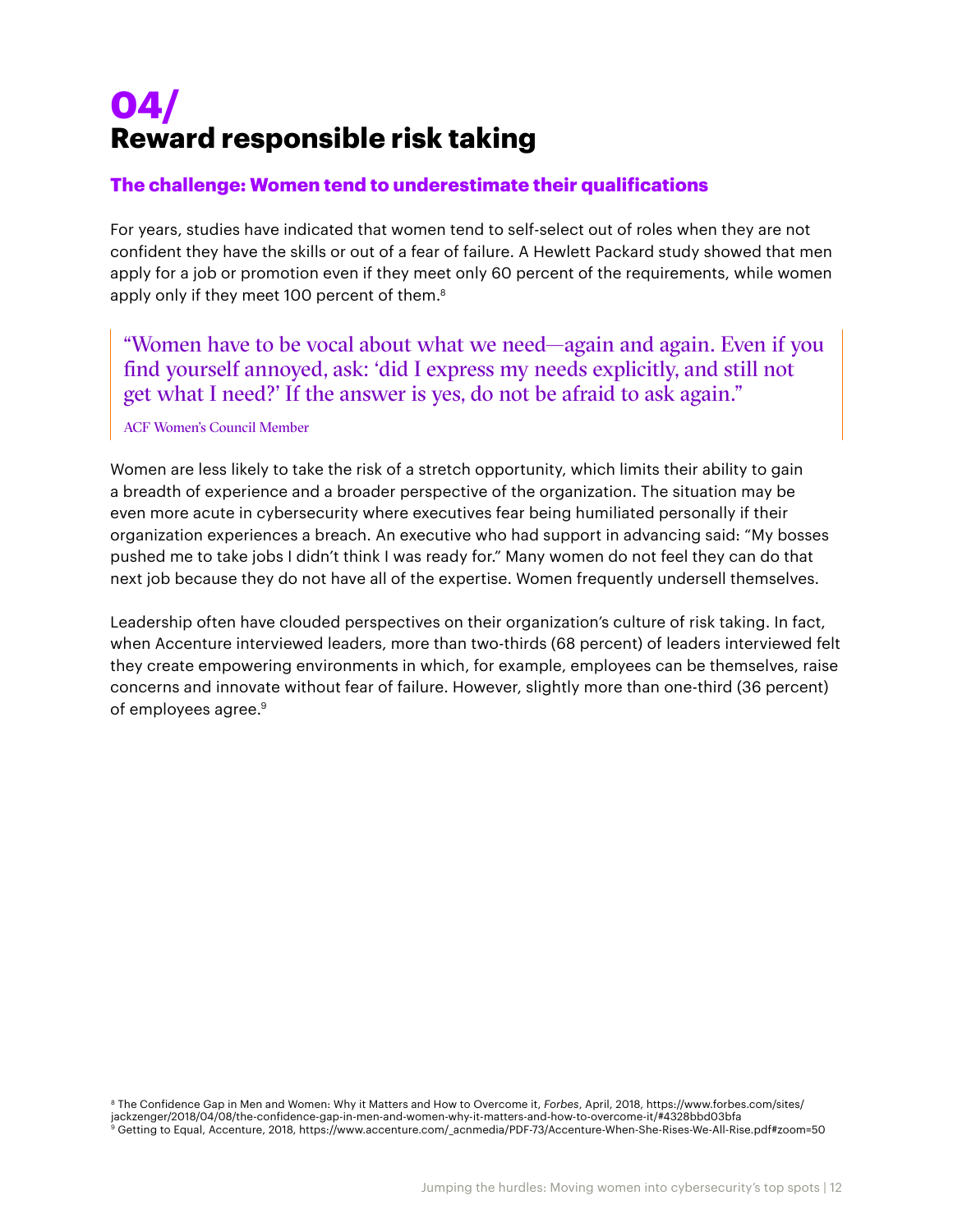#### **Ask—don't assume.**

One form of responsible risk taking that can be championed and demonstrated from the top down in the cybersecurity sector is making it safe for women to assertively speak up and speak out during meetings—as well as in all strategic and other workplace conversations. This goes beyond simply giving women a seat at the decision-making table. Invite increased participation by explicitly asking women to take part, instead of assuming that they do not want to.

### "I learned from each experience, and may not have been an expert, but I had the capability to take risks, ask questions, learn and figure it out."

#### ACF Women's Council Member

Support their voices when they participate by acknowledging their comments to the group and their contributions to successful outcomes. Follow up with women to provide feedback to help them to continue to grow. This involves abandoning cultural biases and stereotypes around how women have traditionally been perceived for asserting their opinions in historically maledominated careers. And, it also requires not penalizing women—specifically not stunting their career trajectories—for using their voices. "I run into assertive women who have no problem making their opinions known in the working world, an ACF member shared. These are the women who also struggle to get promoted. Witnessing their struggles, a skill I had to learn was not to communicate in ways where I didn't get labeled a 'challenge.' You still have to have your voice and be loud with that voice—but in ways that effectively get you what you want."

#### **Potential solutions**

- Establish a culture where learning from mistakes is positively embraced.
- Operate with a risk-management mindset rather than the mindset that cyber incidents can never happen. Focus on how incidents are handled and recovered, and how to implement lessons learned. This can improve performance going forward.
- Hire for the future growth of the organization and based on the forward-looking potential of the individual rather than purely on previous experience. If you hire a woman with the leadership skills and a desire to learn, set the expectation of growth potential and establish a clear path to develop her to succeed.
- Establish a role-rotation program that provides opportunities to take shorter-term assignments to help women acquire technical or operational skills and gain confidence in their ability to take on new challenges.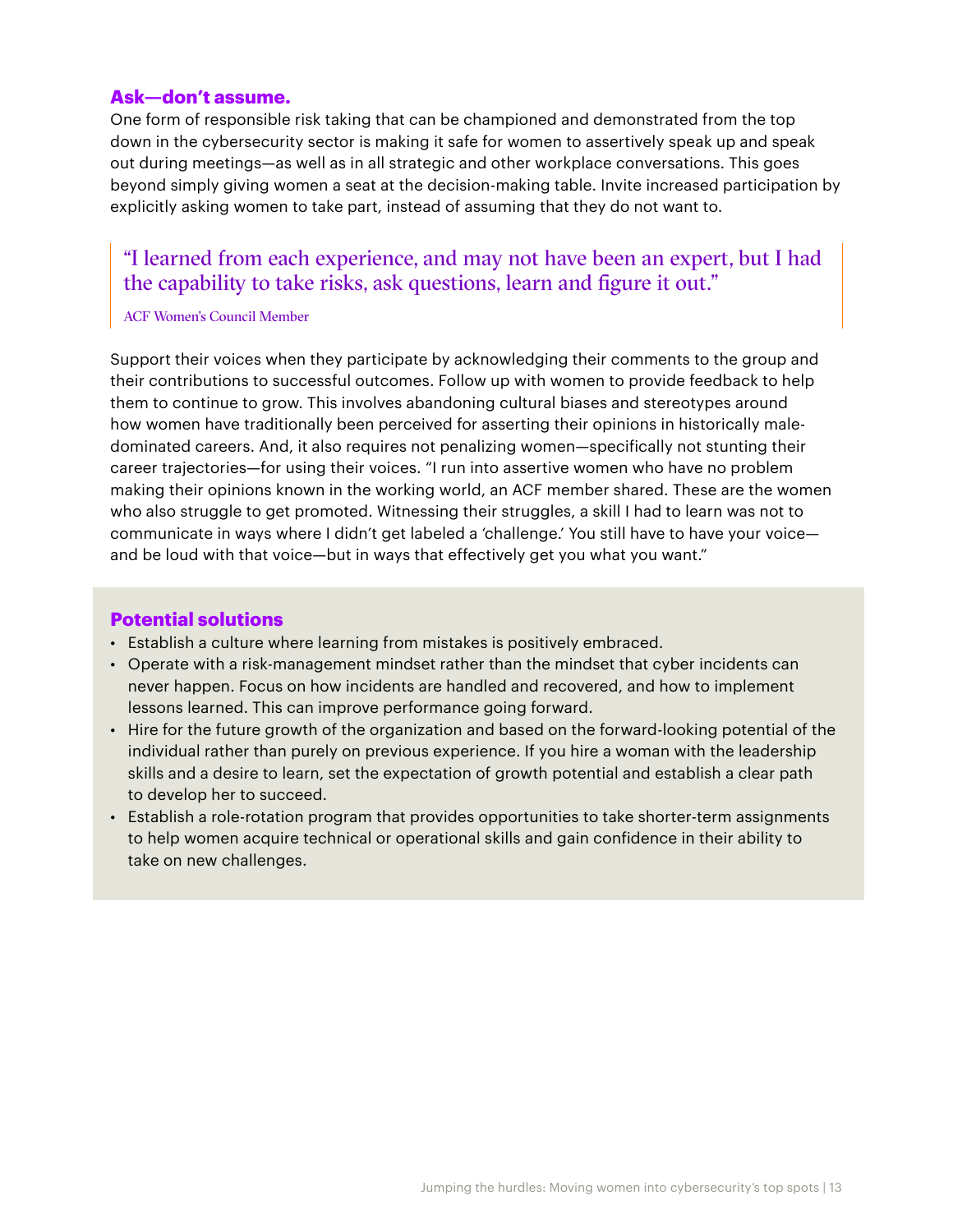# **Women's success fosters Business success**

As the responses of the ACF Women's Council members have shown, organizations play an important role in promoting women to the top of the cybersecurity ranks. Helping women rise from the mid-point to the top ranks in cybersecurity can help to realize early investments in individual training and development and achieve organizational impacts. With growing cybersecurity challenges that organizations face from expanding digital transformation, helping to attract, develop, retain and advance a gender-balanced cybersecurity workforce is more important now than ever before.

Organizations such as Accenture are deeply committed to achieving a gender-balanced workforce—and not simply because it is the right thing to do. Supporting the equal and fair advancement of women's career paths is critical to business success. That is why Accenture has committed to 50/50 gender equality within our company at all levels by 2025.<sup>10</sup> The tide is turning across the global corporate landscape We must act boldly—and now—to make organizational gender equity and advancement a reality.

10 Accenture Sets Goal to Achieve Gender Balanced Workforce by 2025, Accenture, June, 2017, https://newsroom.accenture.com/news/ accenture-sets-goal-to-achieve-gender-balanced-workforce-by-2025.htm#:~:text=Accenture%20Sets%20Goal%20to%20Achieve%20 Gender%20Balanced%20Workforce,percent%20women%20and%2050%20percent%20men%2C%20by%202025.